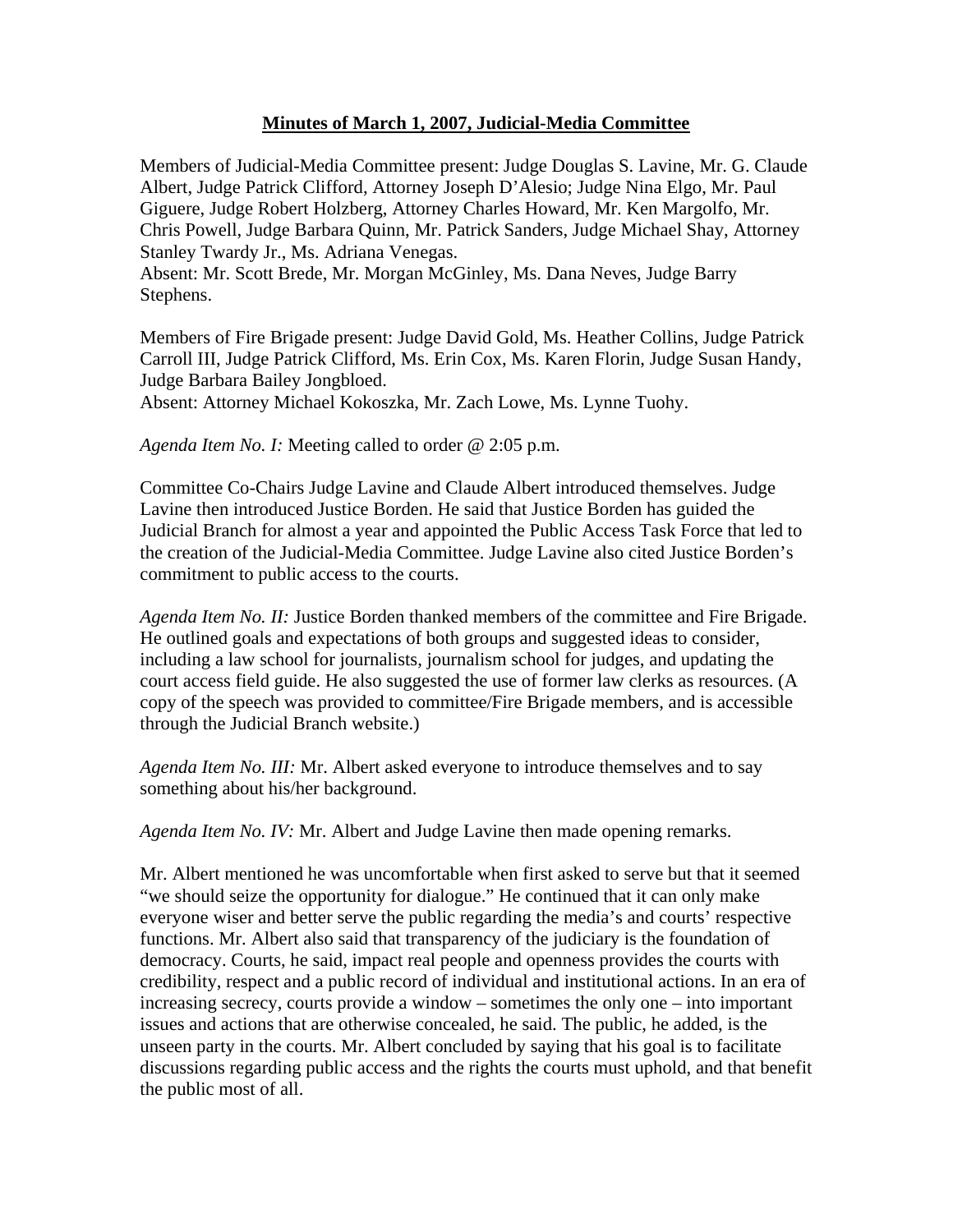Judge Lavine said the committee is going into uncharted territory and has an important role to play. He also believes that the committee will play a key role in improving relationships between the media and the courts. Judge Lavine said he anticipates that the committee will provide a way for judges and journalists to come together and discuss ideas and areas of concern, to hear speakers, and to plan educational forums. The Fire Brigade will have an informal role regarding access, he said. He stressed that while the people at the meeting have common concerns, it's important to remember that they have different roles. Besides the perspectives of judges and journalists, he said, private lawyers have a different role and crime victims view public access issues from an entirely different perspective. He concluded by saying that if the committee functions well, there will not only be agreement but disagreement as well and respect for different viewpoints.

*Agenda Item No. V:* Mr. Albert addressed housekeeping issues, including these points:

- Meetings will be open to the public and on-the-record.
- Off-limit topic is discussion of pending court cases
- Judge Lavine and he will alternate as chairs, but both will speak up
- Meeting sites will be alternated

Rhonda Stearley-Hebert, manager of communications for the Judicial Branch, provided information about a resource notebook that committee and Fire Brigade members received.

*Agenda Item No. VI:* Judge Lavine next addressed the agenda topic of Committees – Events and Survey. He added that the field guide to court records also needs updating, but that it will be taken up later. Regarding the Events Committee, Judge Lavine said there are a variety of ideas for the group to consider: conferences, planning meetings around speakers, enlisting well-known speakers, panel discussions, and pro-con presentations on controversial issues. Judge Lavine said that he thought the law school for journalist/journalism school for judges were good ideas, and that it also would be interesting to do role-playing between journalists and judges.

Mr. Albert said that he and Judge Lavine decided they should start with a survey and would like to know from judges and journalists the pressing issues that they face. He cited the Massachusetts survey in the members' resource notebooks as a starting point to put together our own survey that would provide some guidance and address points of friction.

Both Judge Lavine and Mr. Albert asked the group to email their committee preferences if they are interested in volunteering.

Judge Lavine also thanked Patrick Sanders, Connecticut editor for the Associated Press, for presenting the idea of the Fire Brigade during last year's meetings of the Public Access Task Force. Mr. Sanders credited his boss in Massachusetts for suggesting the idea.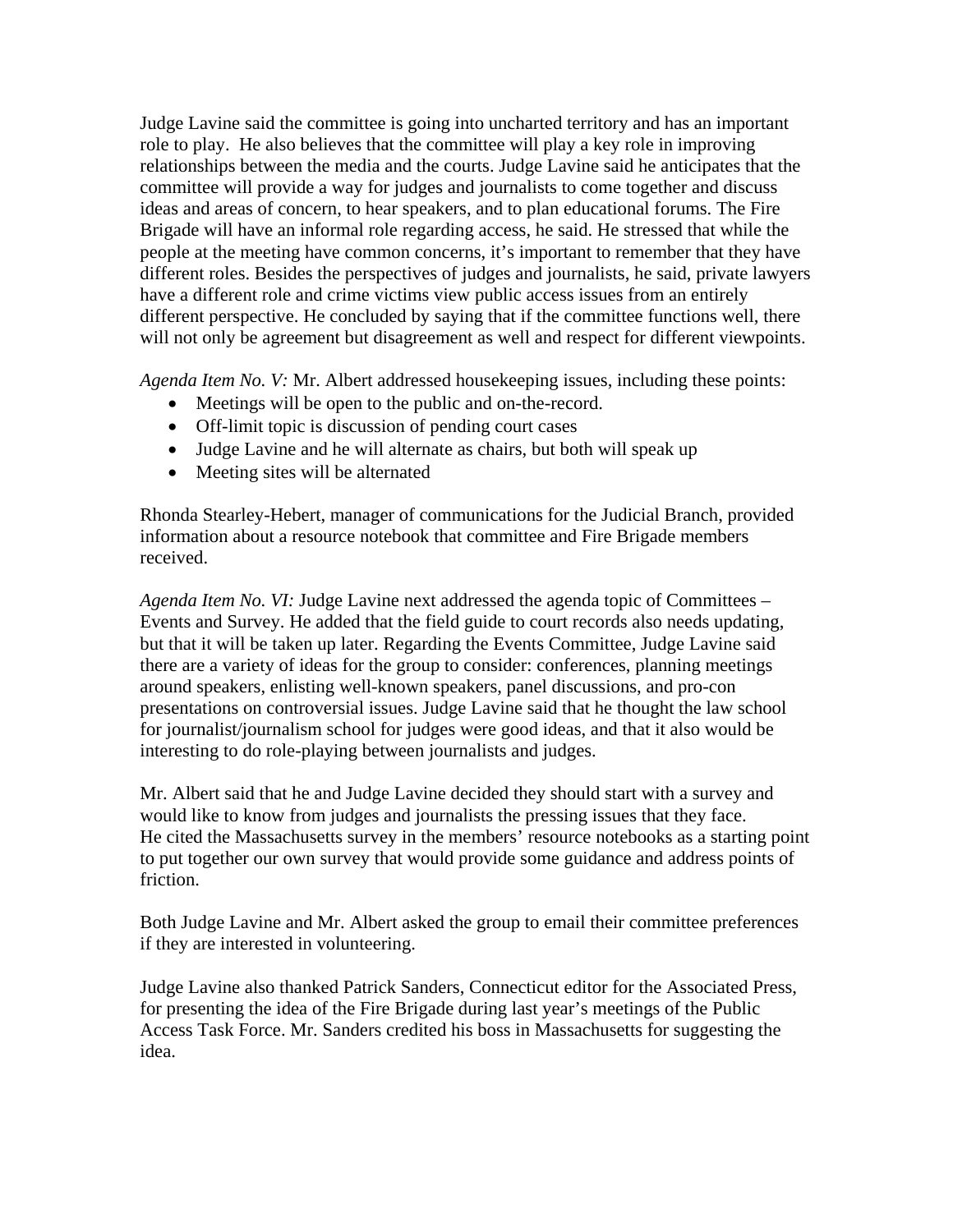*Agenda Item No. VII:* Judge Lavine turned to the Fire Brigade. He described it as having an informal structure and complimented co-chairs Heather Collins and Judge David Gold. Judge Lavine also stressed that members of the Fire Brigade are in the trenches. He then turned over the discussion to Judge Gold and Ms. Collins.

Judge Gold cited the informality of the group and said its role would be essentially one of mediation. He said that the Fire Brigade's ultimate goal would be to disband as a result of the issues in the field not presenting themselves anymore. According to Judge Gold, goals include persuading judges that the Fire Brigade will not be adjudicating issues and stressing a quick response when disputes arise.

Ms. Collins said that co-chairs of the Fire Brigade have met to begin crafting what they think the response team should be. She continued that the recommendations are preliminary and will be modified as input is received from judges, clerks and reporters on the Fire Brigade.

 Much of what has been suggested is modeled on the Massachusetts Fire Brigade, she said, and she reiterated that the co-chairs believe the Fire Brigade should serve several informal functions, including promoting discussion about access issues. The co-chairs, she said, do not believe that the Fire Brigade should serve as "front-line emergency responders." The Fire Brigade supports the current system, whereby a reporter with an access issue contacts the Judicial Branch's External Affairs office, Ms. Collins said. If the problem can't be resolved there, it then would go to a member of the Fire Brigade. She added that she and Judge Gold believe that the Fire Brigade needs another co-chair, specifically Middlesex Judicial District Chief Clerk Mike Kokoszka.

If, for example, a reporter is frequently denied access to court files then that matter could be brought to the Fire Brigade, she explained. It may be a matter of a Fire Brigade member providing guidance to the clerks, Ms. Collins said. She again stressed the preliminary nature of the Fire Brigade, its informality and how the co-chairs don't want to create another layer of bureaucracy. She also suggested that the Branch could consider creating an access booklet. While much of the information is available on the website, not everyone has access to the website, she added.

Ms. Collins concluded by saying that she believes the Fire Brigade should be limited to media, as it is in Massachusetts, but that "media" should include new media, i.e. bloggers. She added that she looks forward to meeting soon with the Fire Brigade.

## *Agenda Item No. VIII:*

Mr. Albert told the group that the co-chairs now would like to give everyone a chance to talk about their concerns or to provide comments.

Attorney Stanley Twardy commented on educating reporters about the court process, for example, how do things work in the courtroom? The reverse of that, he said, is: what are the issues confronting journalists? What will help judges understand what reporters are after?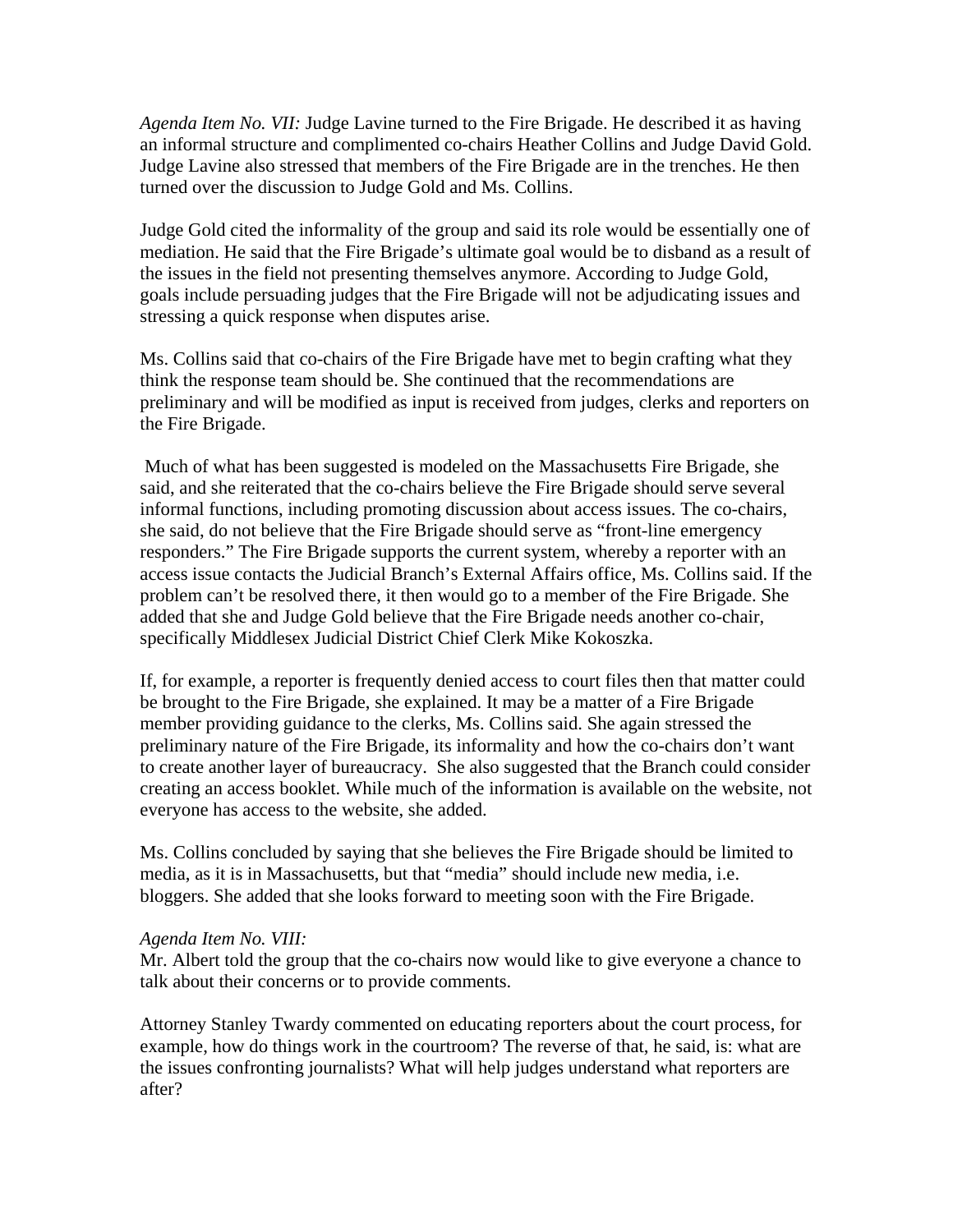Ms. Collins said she loves the idea of a journalism school for judges and added that she's sure judges love the idea of a law school for journalists.

Chris Powell raised the subject of how best to correct errors the media may make in reporting court news. Judge Lavine responded that the Code of Judicial Conduct does not prevent judges from correcting factual misrepresentations. Mr. Powell responded that it's a two-way street and that the media is as flawed institutionally as the courts. Ms. Collins mentioned that a judge in Hartford recently stated on the record an error made by another reporter covering a trial.

Explaining a ruling on the record is one way a judge can get out his/her message, Judge Barbara Quinn said. She added that the bar had a committee several years ago that helped judges get out their messages; the committee was helpful.

Attorney Charles Howard, citing the adversarial nature of the court process, said he thinks the role of counsel should be included as well. He also offered a law firm as a site for a committee meeting and suggested that if the committee is going to do a survey, then there may be questions that could be tailored to the role of counsel.

Judge Robert Holzberg suggested having forums where members of the public could hear the exchanges between different groups.

Victim Advocate Adriana Venegas mentioned that people who testify often are concerned about their identity being publicized. Judge Lavine responded that his impression is that witnesses do not want publicity and don't want to be in court. He would like to learn about the media's policies regarding victims, witnesses, etc.; to protect them or not protect them. Attorney Twardy said that perhaps the committee needs to hear from people in the criminal justice field on this topic. Judge Susan Handy said that crime victims, specifically sex assault victims and families of homicide victims, are extremely frightened to have their names publicized. She would like to hear from crime victims as well. Judge Lavine said he was somewhat surprised last year during hearings of the Public Access Task Force to hear the extent of victims' concerns and nervousness over the coverage they received. Mr. Albert said the topic of crime victims is highly charged and difficult for everybody.

Judge Michael Shay raised the subject of access to court records and identity theft. Judge Lavine responded that a separate committee headed by Judge Pellegrino is addressing that issue. Attorney Joe D'Alesio recommended that the progress of the Identity Theft Committee be shared with the Judicial-Media Committee. Mr. Albert added that how public records are kept could bear a lot of discussion.

Ms. Erin Cox suggested a project akin to "a day in the life of" or a field trip. She said she goes to court all the time but the people she works with don't. She thought field trips could be enlightening. Mr. Albert invited committee and fire brigade members to The Courant so that they "can watch the sausage being made." The experience is demystifying and interesting, he said.